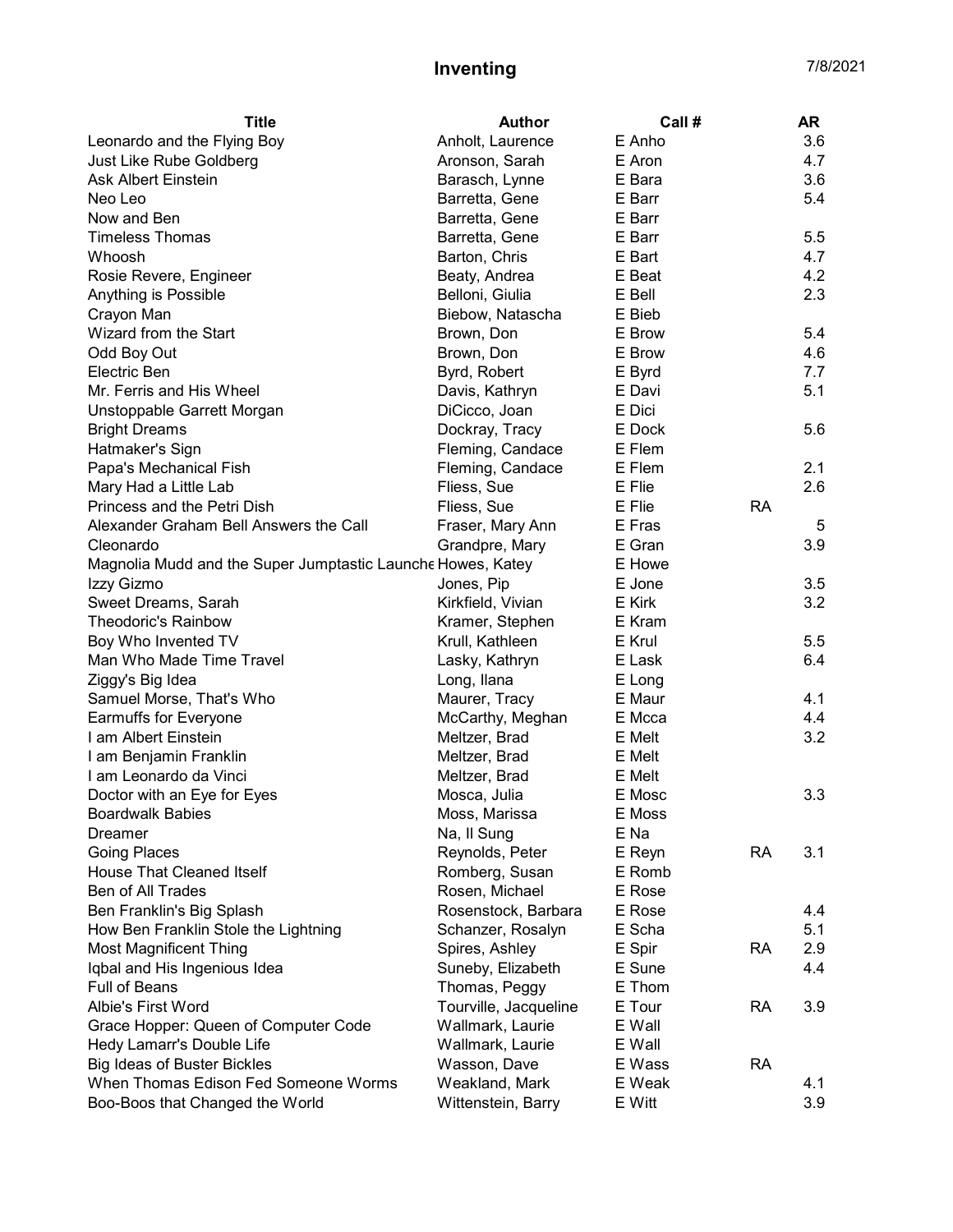## Inventing 7/8/2021

| E Yole<br>My Brothers' Flying Machine<br>Yolen, Jane<br>4.5<br>J004<br>4.4<br>Green, Sara<br>Apple<br>5.2<br>Oscar Mayer: Hot Dog Manufacturer<br>J 338.7<br>Hudak, Heather<br>5.1<br>S. Truett Cathy: Chick-fil-A Founder<br>J 338.7<br>Hudak, Heather<br>5.1<br>Sam J. Porcello: Oreo Innovator<br>Hudak, Heather<br>J 338.7<br>5.2<br><b>Smucker Family: Jelly Pioneers</b><br>Hudak, Heather<br>J 338.7<br>4.8<br>Mars Family: M&M Mars Candy Makers<br>Mattern, Joanne<br>J 338.7<br>Milton Hershey: Hershey's Chocolate Creator<br>Mattern, Joanne<br>4.6<br>J 338.7<br>Robert Cade: Gatorade Inventor<br>Mattern, Joanne<br>4.5<br>J 338.7<br>4.3<br>William Wrigley Jr.: Wrigley's Chewing Gum Founc Mattern, Joanne<br>J 338.7<br>Mr. Potato Head Inventor George Lerner<br>4.5<br>Pollard, Michael<br>J 338.7 |
|-------------------------------------------------------------------------------------------------------------------------------------------------------------------------------------------------------------------------------------------------------------------------------------------------------------------------------------------------------------------------------------------------------------------------------------------------------------------------------------------------------------------------------------------------------------------------------------------------------------------------------------------------------------------------------------------------------------------------------------------------------------------------------------------------------------------------|
|                                                                                                                                                                                                                                                                                                                                                                                                                                                                                                                                                                                                                                                                                                                                                                                                                         |
|                                                                                                                                                                                                                                                                                                                                                                                                                                                                                                                                                                                                                                                                                                                                                                                                                         |
|                                                                                                                                                                                                                                                                                                                                                                                                                                                                                                                                                                                                                                                                                                                                                                                                                         |
|                                                                                                                                                                                                                                                                                                                                                                                                                                                                                                                                                                                                                                                                                                                                                                                                                         |
|                                                                                                                                                                                                                                                                                                                                                                                                                                                                                                                                                                                                                                                                                                                                                                                                                         |
|                                                                                                                                                                                                                                                                                                                                                                                                                                                                                                                                                                                                                                                                                                                                                                                                                         |
|                                                                                                                                                                                                                                                                                                                                                                                                                                                                                                                                                                                                                                                                                                                                                                                                                         |
|                                                                                                                                                                                                                                                                                                                                                                                                                                                                                                                                                                                                                                                                                                                                                                                                                         |
|                                                                                                                                                                                                                                                                                                                                                                                                                                                                                                                                                                                                                                                                                                                                                                                                                         |
|                                                                                                                                                                                                                                                                                                                                                                                                                                                                                                                                                                                                                                                                                                                                                                                                                         |
|                                                                                                                                                                                                                                                                                                                                                                                                                                                                                                                                                                                                                                                                                                                                                                                                                         |
| <b>Albert Einstein: Universal Genius</b><br>J 530.092<br>5.7<br>Venezia, Mike                                                                                                                                                                                                                                                                                                                                                                                                                                                                                                                                                                                                                                                                                                                                           |
| <b>Backyard Ballistics</b><br>J 531.5<br>Gurstelle, William                                                                                                                                                                                                                                                                                                                                                                                                                                                                                                                                                                                                                                                                                                                                                             |
| <b>Crow Smarts</b><br>6.9<br>Turner, Pamela<br>J 598.864                                                                                                                                                                                                                                                                                                                                                                                                                                                                                                                                                                                                                                                                                                                                                                |
| Inventions in 30 Seconds<br>Goldsmith, Mike<br>J600                                                                                                                                                                                                                                                                                                                                                                                                                                                                                                                                                                                                                                                                                                                                                                     |
| Were Early Computers Really the Size of a School Kops, Deborah<br>J600<br>5.4                                                                                                                                                                                                                                                                                                                                                                                                                                                                                                                                                                                                                                                                                                                                           |
| <b>Tremendous Technology Inventions</b><br>J600<br>4.9<br>Marsico, Katie                                                                                                                                                                                                                                                                                                                                                                                                                                                                                                                                                                                                                                                                                                                                                |
| I is for Idea<br>Schonberg, Marcia<br>J600<br>7                                                                                                                                                                                                                                                                                                                                                                                                                                                                                                                                                                                                                                                                                                                                                                         |
| 6.1<br>What Color is My World?<br>Jabbar, Kareem<br>J 609                                                                                                                                                                                                                                                                                                                                                                                                                                                                                                                                                                                                                                                                                                                                                               |
| How Nearly Everything was Invented<br>McLeod, Jilly<br>J 609                                                                                                                                                                                                                                                                                                                                                                                                                                                                                                                                                                                                                                                                                                                                                            |
| Eureka! Great Inventions and How They Happenec Platt, Richard<br>J 609<br>7.5                                                                                                                                                                                                                                                                                                                                                                                                                                                                                                                                                                                                                                                                                                                                           |
| <b>Marvelous Medical Inventions</b><br>J 610.9<br>4.5<br>Jacobson, Ryan                                                                                                                                                                                                                                                                                                                                                                                                                                                                                                                                                                                                                                                                                                                                                 |
| 4.2<br><b>Steam Engine</b><br>Mattern, Joanne<br>$J$ 621.1                                                                                                                                                                                                                                                                                                                                                                                                                                                                                                                                                                                                                                                                                                                                                              |
| 5.2<br>Alexander Graham Bell<br>J 621.385<br>Venezia, Mike                                                                                                                                                                                                                                                                                                                                                                                                                                                                                                                                                                                                                                                                                                                                                              |
| William Kankwamba: Powering His Village<br>J 621.4<br>Burns, Kylie                                                                                                                                                                                                                                                                                                                                                                                                                                                                                                                                                                                                                                                                                                                                                      |
| Kids' Book of Simple Machines<br>Doudna, Kelly<br>J621.8                                                                                                                                                                                                                                                                                                                                                                                                                                                                                                                                                                                                                                                                                                                                                                |
| <b>Crazy Contraptions</b><br>Perdew, Laura<br>J621.8                                                                                                                                                                                                                                                                                                                                                                                                                                                                                                                                                                                                                                                                                                                                                                    |
| Who Invented the Ferris Wheel?<br>J 624.092<br>2.4<br>Latta, Sara                                                                                                                                                                                                                                                                                                                                                                                                                                                                                                                                                                                                                                                                                                                                                       |
| 4.6<br><b>Terrific Transportation Inventions</b><br>Waxman, Laura<br>J 629.046                                                                                                                                                                                                                                                                                                                                                                                                                                                                                                                                                                                                                                                                                                                                          |
| <b>Wright Brothers</b><br>J 629.13<br>5.6<br>Venezia, Mike                                                                                                                                                                                                                                                                                                                                                                                                                                                                                                                                                                                                                                                                                                                                                              |
| Fun Food Inventions<br>J 641.309<br>4.3<br>Higgins, Nadia                                                                                                                                                                                                                                                                                                                                                                                                                                                                                                                                                                                                                                                                                                                                                               |
| 6.2<br>Switched On, Flushed Down, Tossed Out<br>Romanek, Trudee<br>J 643                                                                                                                                                                                                                                                                                                                                                                                                                                                                                                                                                                                                                                                                                                                                                |
| Transformed: How Eeveryday Things Are Made<br>J 670<br>7.5<br>Slavin, Bill                                                                                                                                                                                                                                                                                                                                                                                                                                                                                                                                                                                                                                                                                                                                              |
| <b>Awesome Minds</b><br>J 688.7<br>Hagar, Erin                                                                                                                                                                                                                                                                                                                                                                                                                                                                                                                                                                                                                                                                                                                                                                          |
| J 709.2<br>Leonardo: Beautiful Dreamer<br>Byrd, Robert<br>8                                                                                                                                                                                                                                                                                                                                                                                                                                                                                                                                                                                                                                                                                                                                                             |
| 2.5<br>J 794.8092<br>Who Invented Home Video Games?<br>Carson, Mary Kay                                                                                                                                                                                                                                                                                                                                                                                                                                                                                                                                                                                                                                                                                                                                                 |
| Who Invented basketball?<br>Latta, Sara<br>J 796.323<br>2.6                                                                                                                                                                                                                                                                                                                                                                                                                                                                                                                                                                                                                                                                                                                                                             |
| Renaissance Inventors<br>J 940.2<br>Klepeis, Alicia                                                                                                                                                                                                                                                                                                                                                                                                                                                                                                                                                                                                                                                                                                                                                                     |
| Who Was Alexander Graham Bell<br>Bader, Connie<br>J B Bell<br>4.9                                                                                                                                                                                                                                                                                                                                                                                                                                                                                                                                                                                                                                                                                                                                                       |
| Who Was Louis Braille<br>Frith, Margaret<br>J B Braille<br>5.3                                                                                                                                                                                                                                                                                                                                                                                                                                                                                                                                                                                                                                                                                                                                                          |
| Asa Candler: the Founder of Coca-Cola<br>J B Candler<br>3.8<br>Vickers, Rebecca                                                                                                                                                                                                                                                                                                                                                                                                                                                                                                                                                                                                                                                                                                                                         |
| Who Was George Washington Carver?<br>Gigliotti, Jim<br>J B Carver<br>5.9                                                                                                                                                                                                                                                                                                                                                                                                                                                                                                                                                                                                                                                                                                                                                |
| Copernicus<br>Andronik, Catherine<br>J B Copernicus<br>7.1                                                                                                                                                                                                                                                                                                                                                                                                                                                                                                                                                                                                                                                                                                                                                              |
| 5.1<br>Manya's Dream<br>Wishinsky, Frieda<br>J B Curie                                                                                                                                                                                                                                                                                                                                                                                                                                                                                                                                                                                                                                                                                                                                                                  |
| Who Was Thomas Alva Edison<br>5.3<br>Frith, Margaret<br>J B Edison                                                                                                                                                                                                                                                                                                                                                                                                                                                                                                                                                                                                                                                                                                                                                      |
| <b>Thomas Edison</b><br>5.3<br>Venezia, Mike<br>J B Edison                                                                                                                                                                                                                                                                                                                                                                                                                                                                                                                                                                                                                                                                                                                                                              |
| Brallier, Jess<br>Who was Albert Einstein<br>J B Einstein<br>5.8                                                                                                                                                                                                                                                                                                                                                                                                                                                                                                                                                                                                                                                                                                                                                        |
| Genius: a Photobiography of Albert Einstein<br>Delano, Marfe<br>J B Einstein<br>7.6                                                                                                                                                                                                                                                                                                                                                                                                                                                                                                                                                                                                                                                                                                                                     |
| Genius Physicist Albert Einstein<br>Marsico, Katie<br>5.4<br>J B Einstein                                                                                                                                                                                                                                                                                                                                                                                                                                                                                                                                                                                                                                                                                                                                               |
| Albert Einstein: Scientist - Theory of Relativity<br>Sullivan, Anne Marie<br>J B Einstein<br>4.9                                                                                                                                                                                                                                                                                                                                                                                                                                                                                                                                                                                                                                                                                                                        |
| What's the Matter With Albert?<br>Wishinsky, Frieda<br>J B Einstein<br>4.3                                                                                                                                                                                                                                                                                                                                                                                                                                                                                                                                                                                                                                                                                                                                              |